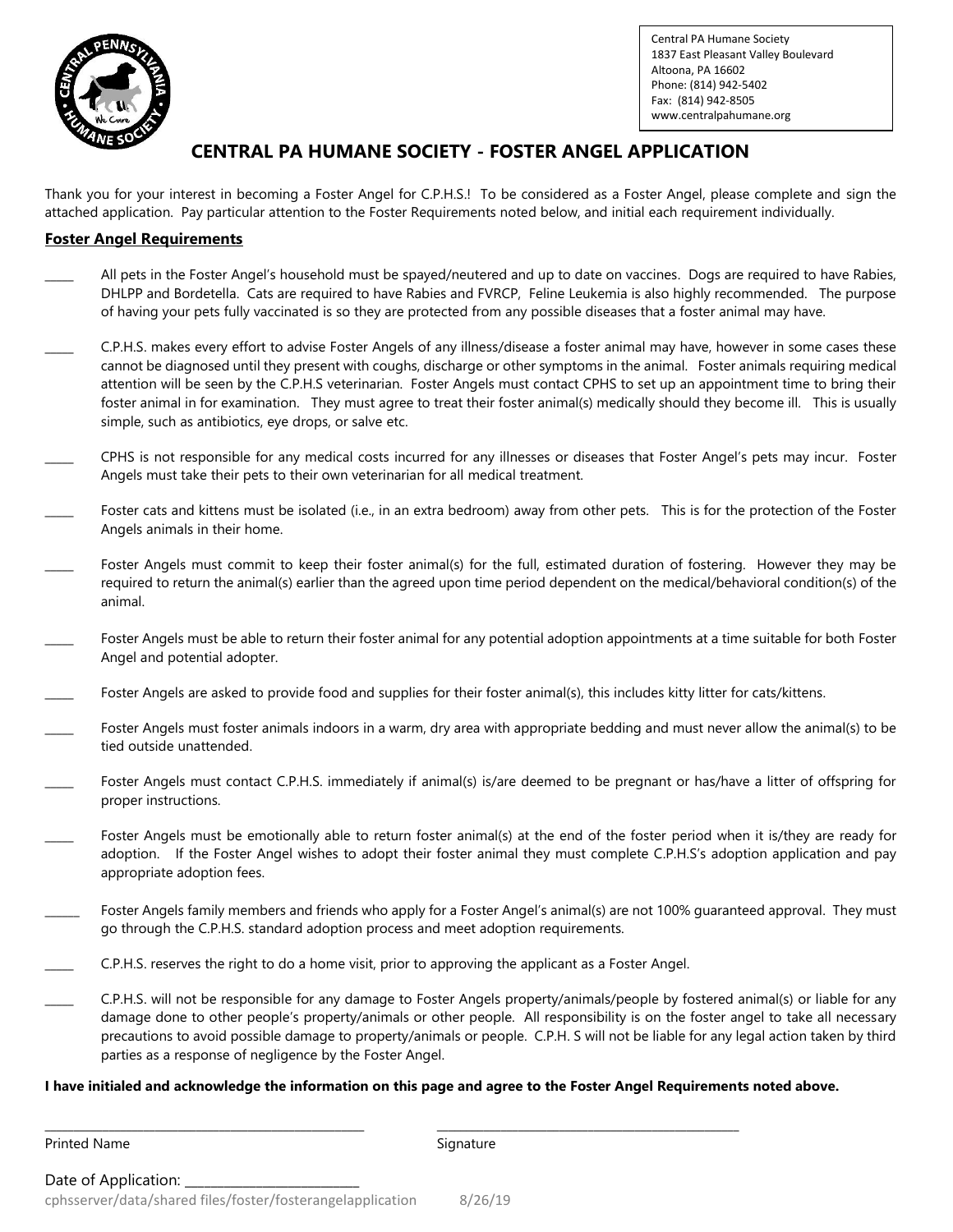|                                                                                   |              |                  | Cell __________________________ |                        |                    |                        |
|-----------------------------------------------------------------------------------|--------------|------------------|---------------------------------|------------------------|--------------------|------------------------|
|                                                                                   |              |                  |                                 |                        |                    |                        |
|                                                                                   |              |                  |                                 |                        |                    |                        |
|                                                                                   |              |                  |                                 |                        |                    |                        |
| R. D's must include street name<br>$No\ P.O.$ $Box$                               |              |                  |                                 |                        |                    |                        |
|                                                                                   |              |                  |                                 |                        |                    |                        |
| Photocopy of Driver's License copy required:                                      |              |                  |                                 |                        |                    |                        |
| Do you live in a: $\Box$ house $\Box$ mobile home<br>1.                           |              | $\Box$ apartment |                                 | $\square$ with parents |                    |                        |
| $\Box$ dorm                                                                       |              |                  |                                 |                        |                    |                        |
| Do you <b>OWN</b> or <b>RENT</b> the home you live in? $\Box$ Own<br>2.           |              | $\Box$ Rent      |                                 |                        |                    |                        |
| 3.                                                                                |              |                  |                                 |                        |                    |                        |
| Does where you live have any restrictions on pets: weight, type, or number?<br>4. |              |                  |                                 |                        |                    |                        |
| $\Box$ No<br>$\square$ Yes                                                        |              |                  |                                 |                        |                    |                        |
|                                                                                   |              |                  |                                 |                        |                    |                        |
| 5. List all the animals you have owned or lived with in the past five years.      |              |                  |                                 |                        |                    |                        |
| <b>TYPE</b><br>(Dog, Cat, etc.)   PET'S NAME                                      | <b>BREED</b> | <b>GENDER</b>    | AGE                             | Spayed/<br>Neutered    | How long<br>owned? | Where are<br>they now? |
|                                                                                   |              |                  |                                 | Yes / No               |                    |                        |
|                                                                                   |              |                  |                                 | Yes / No               |                    |                        |
|                                                                                   |              |                  |                                 | Yes / No               |                    |                        |
|                                                                                   |              |                  |                                 |                        |                    |                        |
|                                                                                   |              |                  |                                 |                        |                    |                        |

I understand that I must supply all vaccination records for my pets to CPHS within 48 hours for consideration of my application. Failure to comply within 48 hours may result in revocation of my application. I am aware that prior to placement of a pet from the CPHS, my currently owned pets, for their protection, must be up to date on necessary vaccinations, including Rabies, DHLPP & Bordetella for dogs and Rabies & FVRCP (Feline Leukemia recommended) for cats.

**INITIAL TO ACKNOWLEDGE:**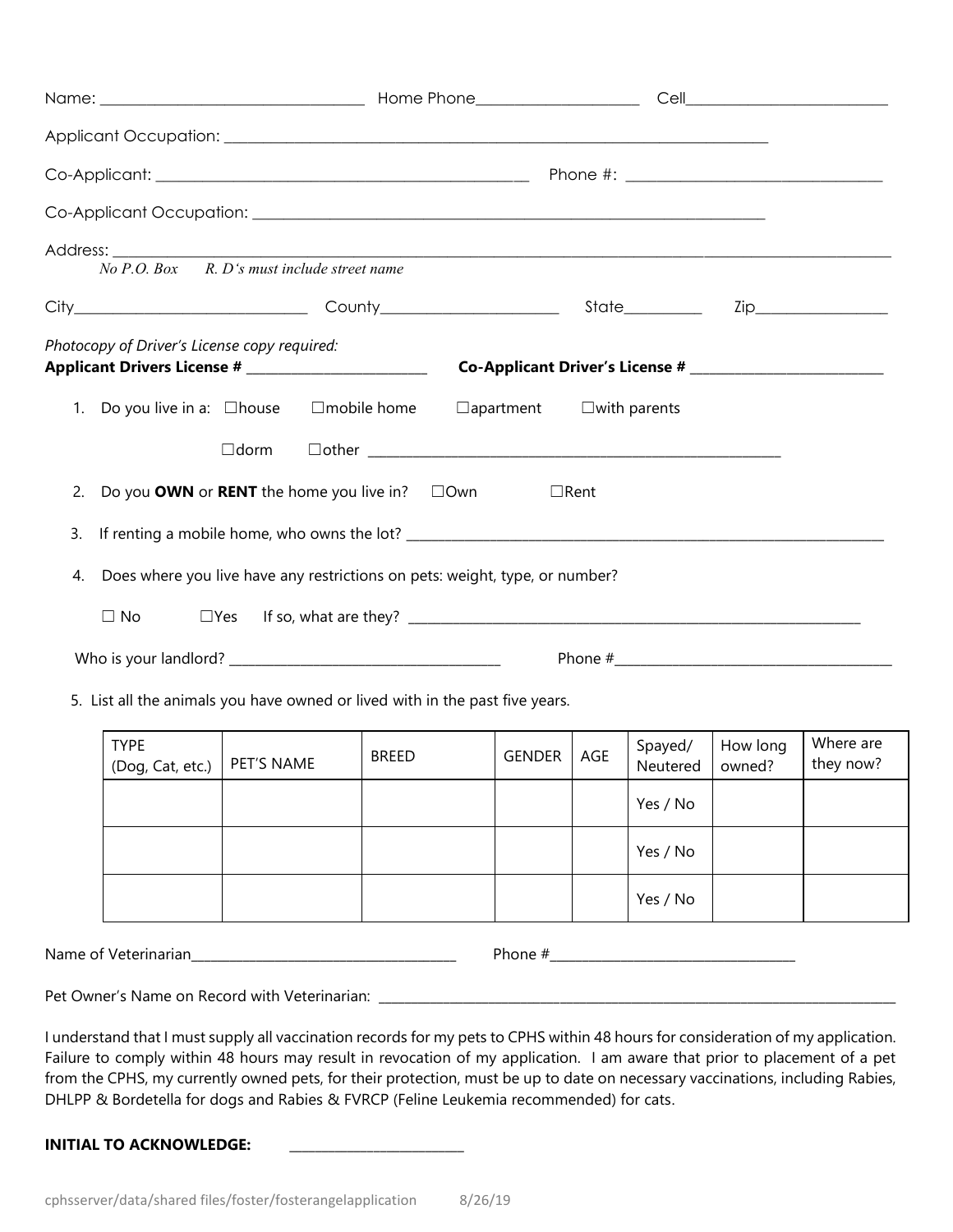| 10. What type(s) of dogs would you like to foster? (Choose as many as you wish)                                        |                                   |                                                                                                                               |
|------------------------------------------------------------------------------------------------------------------------|-----------------------------------|-------------------------------------------------------------------------------------------------------------------------------|
| ____ Healthy adult dogs<br>_____ Dogs/puppies with slight behavior issues<br>____ Dogs/puppies recovering from surgery | _____ Healthy puppies             | ____ Nursing mom with puppies<br>____ Dogs/puppies with kennel cough<br>____ I don't wish to foster dogs/puppies              |
| 11. What type(s) of cats would you like to foster? (Choose as many as you wish)                                        |                                   |                                                                                                                               |
| ____ Healthy adult cats<br>____ Cats/kittens with slight behavior issues<br>____ Cats/kittens recovering from surgery  | <b>Example 21</b> Healthy kittens | ____ Nursing mom with kittens<br>____ Cats/kittens with upper respiratory illness<br>____ I don't wish to foster cats/kittens |
| 12. What type(s) of exotics would you like to foster? (Choose as many as you wish)                                     |                                   |                                                                                                                               |
| ____ Healthy single rabbit<br>____ Nursing rabbit with babies<br>____ I don't wish to foster exotic animals            |                                   | _____ Rabbits recovering from surgery _______ Other exotic animals                                                            |
| 13. If you answered "Other exotic animals," what type(s) of exotic animals do you wish to foster?                      |                                   |                                                                                                                               |
| 14. What is your preferred foster time period? _____ Short term 1 - 3 weeks                                            |                                   | ____ Long term 4 weeks or more                                                                                                |
| 15. Have you ever fostered an animal before?                                                                           | $\square$ No<br>$\Box$ Yes        |                                                                                                                               |
|                                                                                                                        |                                   | 16. Please list the name(s) and phone number(s) of other welfare organizations for which you have provided foster care:       |

### **Thanks! We'll review your application and contact you within 48-72 hours.**